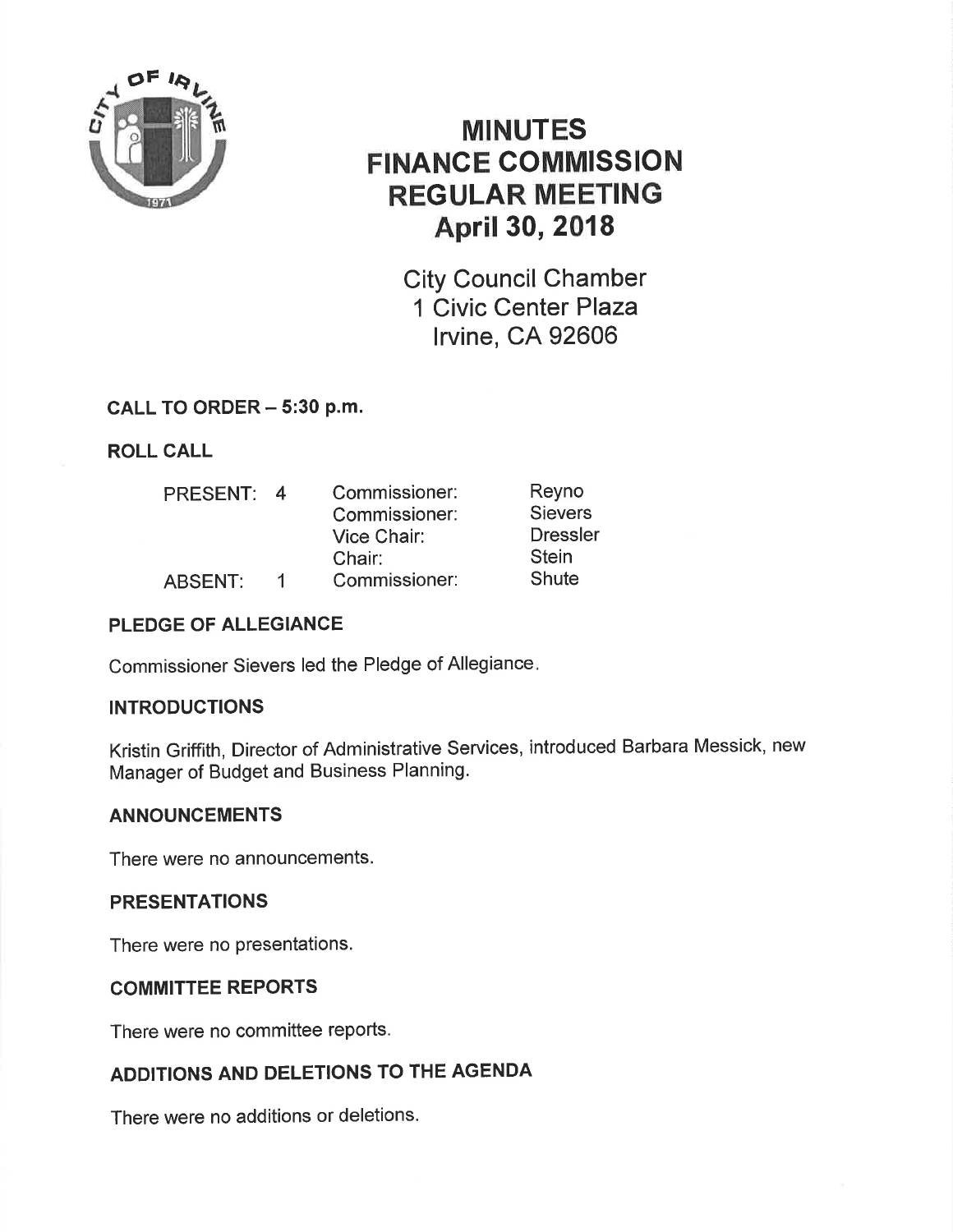### PUBLIC COMMENTS

There were no public comments

### **COMMISSION BUSINESS**

### 1. MINUTES

## ACTION: Moved by Vice Ghair Dressler, seconded by Commissioner Sievers, and unanimously carried by those members present, to:

Approve the minutes of a regular meeting of the Finance Commission held on March 19,2018.

### $2 -$ COUNCIL CHAMBER AUDIOVISUAL BROADCAST UPGRADES AND WORKPLACE SAFETY IMPROVEMENT PROJECT

Sharon Landers, Assistant City Manager, introduced the item. Scott Smith, Deputy Director of Public Works, and Alex Salazar, Senior Project Manager, presented the report. Tom MacDuff, Senior Media Services Coordinator, was also present and answered questions.

Commission discussion included: comparison to the February 2017 report presented to City Council; capital facilities cost breakdown; the estimated useful life of the equipment; planning for and funding future replacement/rehabilitation projects; facility and equipment preventative maintenance; and the accessibility and quality of City Council meeting broadcasts and utilizing web streaming services'

### RECOMMENDED ACTION: Moved by Commissioner Reyno, seconded by Gommissioner Sievers, and unanimously carried by those members present, to:

Recommend that the City Council approve the creation of a Capital lmprovement Program project and budget adjustment in the amount of \$3,852,000 from the Public, Educational and Government Access (PEG) fund balance to construct City Council Chamber Audiovisual Broadcast Upgrades and Workplace Safety lmprovements.

### AGREEMENT WITH AEF SYSTEMS CONSULTING, INC. FOR THE PROJECT MANAGEMENT OF RECREATION MANAGEMENT SOFTWARE IMPLEMENTATION  $3<sub>1</sub>$

Jenn Starnes, Community services superintendent, presented the item and answered questions. Mikê Cribbin, Senior Management Analyst, was also present and answered questions.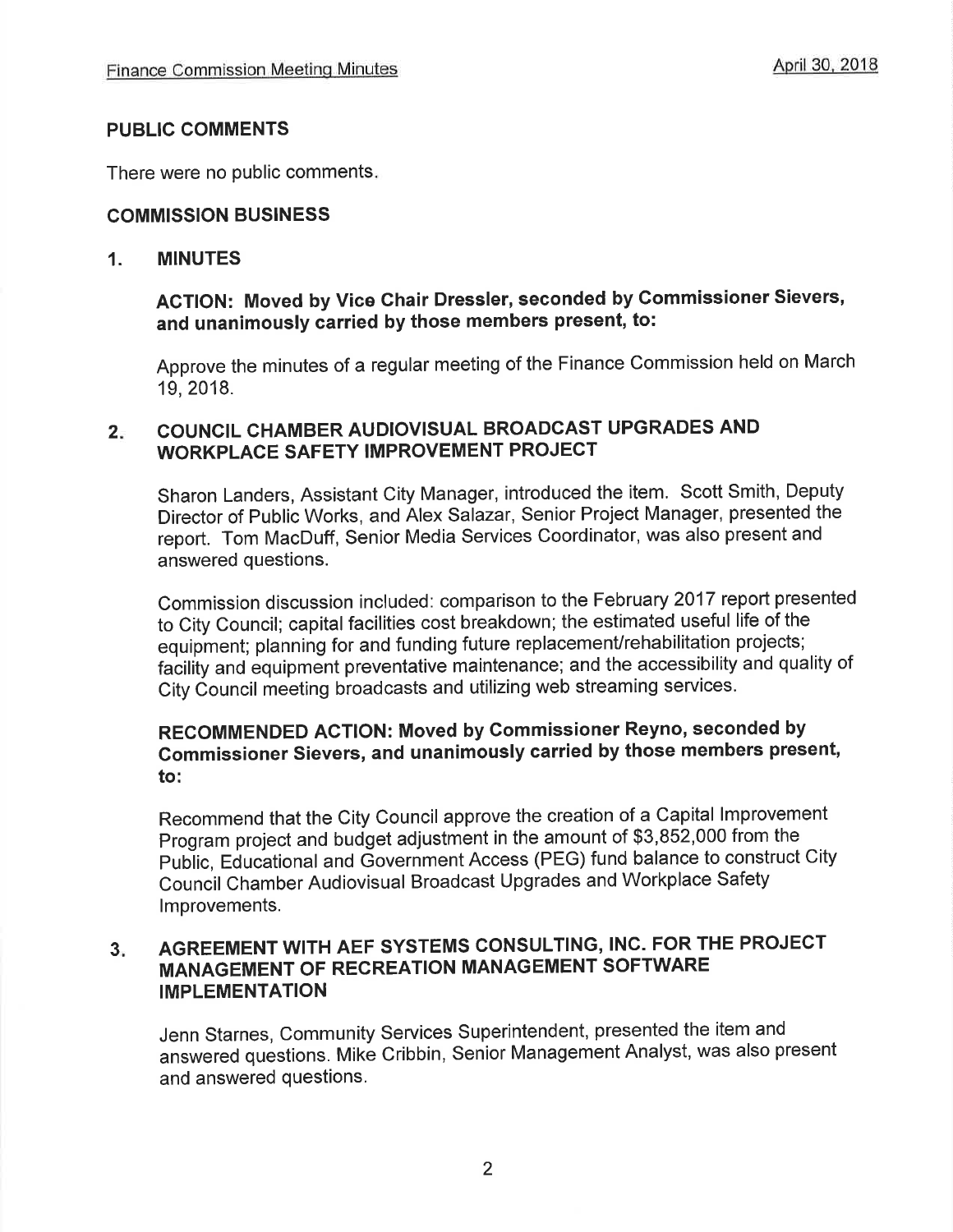Commission discussion included: the optional scope of work in the RFP; the option for the current consultant to continue implementation; the transition plan after the next fiscal year; and the last phase of the implementation/transition plan.

### AGTION: Moved by Vice Chair Dressler, seconded by Commissioner Sievers, and unanimously carried by those members present, to:

Recommend that the City Council authorize the City Manager to execute a sole source Agreement between the City of lrvine and AEF Systems Consulting, lnc. in the additiônal amount not to exceed \$120,000 for project management of recreation management software implementation.

### 4. FISCAL YEAR 2018-19 LANDSCAPE, LIGHTING AND PARK MAINTENANCE ASSESSMENT

Jennifer King, Finance Administrator, presented the item and answered questions, Jay Ponce, Senior Management Analyst, was also present and answered questions.

Commission discussion included: the last approved CPI adjustment; the impact of minimum wage increases on labor costs; utilizing unit based pricing and allocating CPI as a fixeð cost; cost of services trends and projections; increased landscaping costs due to new inventory; maintaining service levels while looking at improving efficiencies; and considering investment opportunities to reduce future operational costs similar to the LED accelerated replacement and smart irrigation controllers.

# RECOMMENDED ACTION: Moved by Ghair Stein, seconded by Vice Ghair Dressler and unanimously carried by those members present, to:

Recommend that the City Council adopt - A RESOLUTION OF THE CITY COUNCIL OF THE CITY OF IRVINE, CALIFORNIA, DECLARING ITS INTENTION TO LEVY AND COLLECT ANNUAL ASSESSMENTS, APPROVING THE ENGINEER'S ANNUAL LEVY REPORT AND ORDERING THE LEVY AND COLLECTION OF ASSESSMENTS FOR THE IRVINE LANDSCAPE, LIGHTING AND PARK MAINTENANCE ASSESSMENT, FISCAL YEAR 2018-19

### 5. FISCAL YEAR 2018.19 GENERAL FUND REVENUE ESTIMATES

Kristin Griffith, Director of Administrative Services, presented the item and answered questions.

Commission discussion included: the funding source for the recently approved Barclay Theatre HVAC improvements; the increase in fines and forfeitures; educating business owners to decrease false alarm fines; the next steps to recommending a change in the contingency reserve percentage; the cost recovery study; expenses related to CaIPERS for retired employees; pension paydown; and property taxes.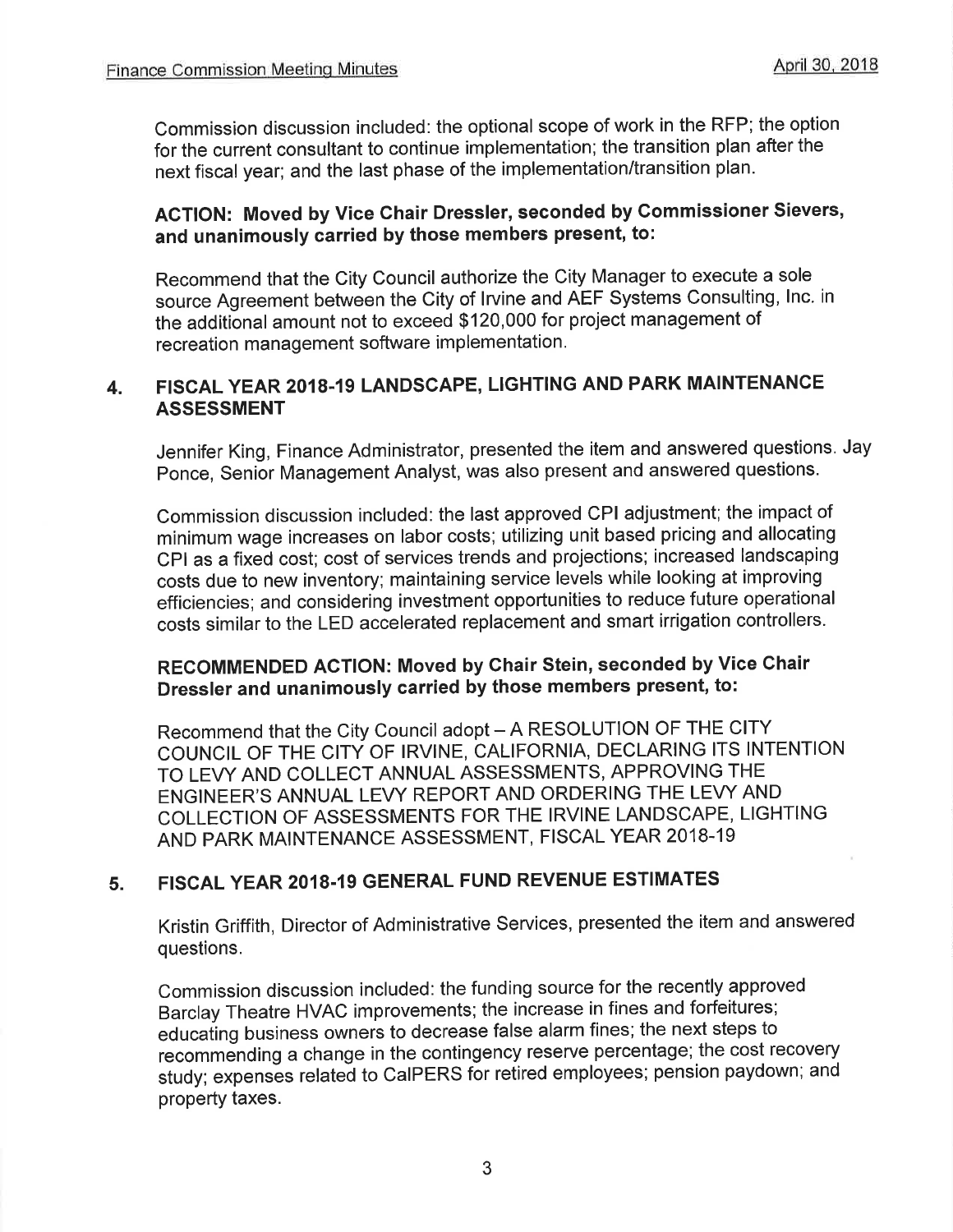# RECOMMENDED AGTION: Moved by Commissioner Reyno, seconded by Chair stein and unanimously carried by those members present, to:

Receive and file the General Fund revenue estimates for Fiscal Year 2018-19'

#### FISCAL YEAR 2018.19 BUDGET -STRATEGIC BUSINESS PLAN PRESENTATION 6.

Kristin Griffith, Director of Administrative Services, presented the item and answered questions. Jimmee Medina, Deputy Director of Administrative Services, was also present and answered questions.

Commission discussion included: drop off of retirement costs in 2021; identifying process improvements; electronic onboarding for new hires; and funding for long term infrastructure rehabilitation needs.

### 7:30 RECESS

Chair Stein recessed the meeting at 7:30 p.m.

### 7:37 RECONVENE

Chair Stein reconvened the meeting at 7:37 p.m.

### 7. FISCAL YEAR 2017.18 FEBRUARY BUDGET UPDATE

Roger Galli, Budget Officer, presented the report and was available to answer questions. Kristin Griffith, Director of Administrative Services, and Susan Wheelock, Senior Management Analyst were also present and answered questions.

Commission discussion included: the CaIPERS pre-payment savings adjustment; the reason for the contract services positive variance; and a status on the general plan update.

## RECOMMENDED AGTION: Moved by Vice Ghair Dressler, seconded by Chair Stein and unanimously carried by those members present, to:

Receive and file the Fiscal Year 2017-18 February Budget Update.

### 8. STRATEGIC TECHNOLOGY PLAN 2018-2023

Khaled Tawfik, Chief lnformation Officer, presented the item and answered questions. Amy Roblyer, Senior Management Analyst was also present and answered questions.

Commission discussion included: the cost of the server virtualization project; annual cost savings related to completing the notable infrastructure and system projects; the reason for the carryover from the DXC contract and service improvements and fines;